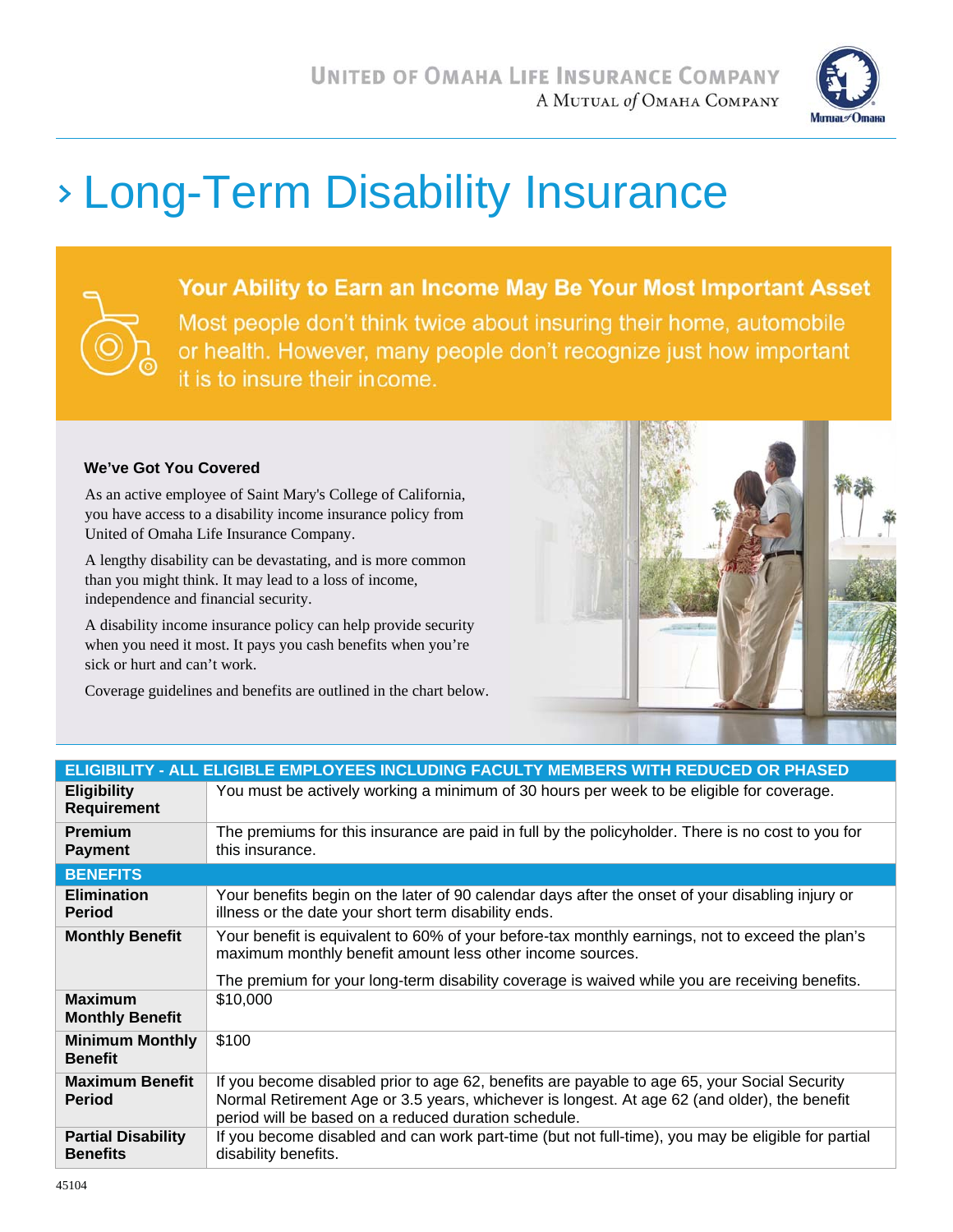| <b>DEFINITIONS</b>                                           |                                                                                                                                                                                                                                                                                                                                                                                                                                                                                                       |
|--------------------------------------------------------------|-------------------------------------------------------------------------------------------------------------------------------------------------------------------------------------------------------------------------------------------------------------------------------------------------------------------------------------------------------------------------------------------------------------------------------------------------------------------------------------------------------|
| <b>Own Occupation</b>                                        | 2 Years                                                                                                                                                                                                                                                                                                                                                                                                                                                                                               |
| <b>Own Occupation</b><br><b>Earnings Test</b>                | 99%                                                                                                                                                                                                                                                                                                                                                                                                                                                                                                   |
| Definition of<br><b>Monthly Earnings</b>                     | Monthly earnings for salaried employees is the gross annual salary in effect immediately prior to<br>the date disability begins, divided by 12. Monthly earnings for hourly employees is the hourly rate<br>of pay multiplied by the average number of hours worked during the 12 month period immediately<br>prior to the date disability begins. If employed for part of the prior 12 month period, monthly<br>earnings is the hourly rate of pay multiplied by the average number of hours worked. |
| <b>FEATURES</b>                                              |                                                                                                                                                                                                                                                                                                                                                                                                                                                                                                       |
| <b>Vocational</b><br><b>Rehabilitation</b><br><b>Benefit</b> | If you become disabled and participate in the vocational rehabilitation program, you will be<br>eligible for a monthly benefit increase of 5%.                                                                                                                                                                                                                                                                                                                                                        |
| <b>Survivor Benefit</b>                                      | If you pass away while receiving disability benefits, a lump sum equal to 3 times your monthly<br>benefit will be paid to your eligible survivor.                                                                                                                                                                                                                                                                                                                                                     |
| <b>SERVICES</b>                                              |                                                                                                                                                                                                                                                                                                                                                                                                                                                                                                       |
| <b>Employee</b><br><b>Assistance</b><br>Program (EAP)        | The EAP program provides you and your loved ones access to trained professionals and<br>resources for assistance with personal and workplace issues.                                                                                                                                                                                                                                                                                                                                                  |
| <b>Hearing Discount</b><br>Program                           | The Hearing Discount Program provides you and your family discounted hearing products,<br>including hearing aids and batteries. Call 1-888-534-1747 or visit<br>www.amplifonusa.com/mutualofomaha to learn more.                                                                                                                                                                                                                                                                                      |